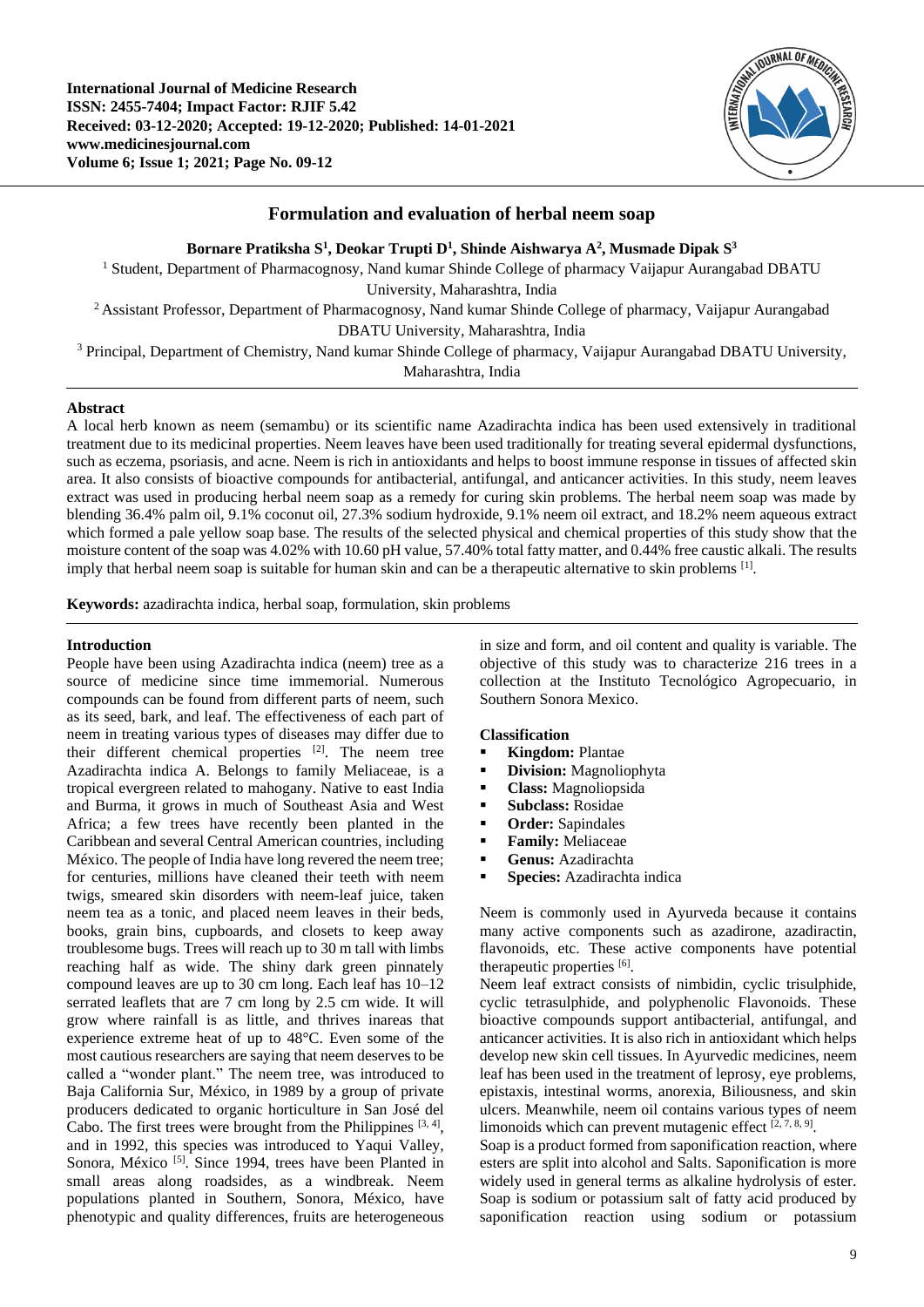hydroxide. Based on its chemical properties as an anionic surface active agent (surfactant), soap is used to clean and Wash skin and clothing. The fatty acids, stearic, palmatic, myristic, lauric and oleic acids, contribute to Lathering and washing properties of the soaps [10].

Herbal soap preparation is a medicine or drugs it contain Antibacterial & antifungal agents which e mainly uses of part of plants such as like leaves, stem, roots &fruits to treatment for a injury or disease or to achieve good health [11]. The chemical characteristics of soap depend on several factors: the strength and purity of alkali, The kind of oil used, completeness of saponification and age of the soap. Such chemical Characteristics include moisture content, total fatty acids (TFM), pH, free alkali, and percent chloride [12]. Lack of evidence on the efficacy of herbal Soap, and the poor aesthetic presentation, these products are mostly patronized by low income group in the local Communities in the past. But interestingly, the popularity of Herb-based soaps is increasing due to many years of Accumulated experience on their efficacy on topical Disorders. Currently, there are so many commercial brands of herb-based soaps with good claims of efficacy and are now enjoying increasing patronage. It is therefore important To investigate these soaps to validate the claims and also Establish other useful properties which will help in Promoting public acceptance and encourage wider usage Soaps act as emulsifiers or surfactants, softening the horny layer of the epidermis and acts as a germicide by enhancing The permeability of microbial envelope thereby disrupting The integrity of microbial cells. Antimicrobial activity of Soaps make them useful agent for bathing, laundry, washing,And cleansing of surfaces<sup>[13,14]</sup>. In this review article herbal soap conataining neem,tulsi and reetha as natural plant ingredients and this content gives or shows antibacterial antifungal & antiinflammatory activity In this soap, neem is main compound, and shows medicinal properties. Neem leaf and Its extract exhibit immunomodulatory Anti-inflammatory, antiulcer antimalarial, Antifungal antibacterial antioxidant Anticarcinogenic property<sup>[15]</sup>. Reetha is an exceptional cleanser. Hence it's a perfect substitute for soap and facewash due the presence of saponin. It is also good for use on sensitive skin. A combination of Reetha and Chickpeas gives a gentle and enriching experience to the skin it has conditioning properties, therefore, it keeps skin moisturized and cool. Reetha prevents the skin from drying and keeps it soft and supple it also helps to treat eczema and psoriasis. Shikekai is quit effective in treating various skin infection like scabies and also used as a antiwrinkles property [15].

Other compounds involved in the preparation of the herbal soap are palm oil and coconut oil. These Compounds are rich in vitamin E, thus help to protect body tissue from damage and heal wounds faster [16]. Thus the producing of this natural remedy using neem leaves extract could produce an affordable herbal soap that is free of harmful chemicals to the skin.



## **Brand of neem soap**

- 1. Patanjali
- 2. Hamam
- 3. Himalaya
- 4. Medimix
- 5. Margo

# **Methods**

# **Materials**

Azadirachta indica (neem) leaves were collected from Kuala Pilah, Negeri Sembilan, Malaysia. The neem leaves were segregated and washed with distilled water. The leaves were dried at room temperature, grinded to small pieces, and kept for further usage  $[9, 17]$  Distilled water, sodium hydroxide (NaOH), palm oil, and coconut oil were used as received without further purification.

#### **Extract of neem in oil**

Grinded leaves measuring 80 g were soaked into 800 mL of palm oil and heated at 120 °C for 3 h. After they have cooled to room temperature, the mixture was then filtrated by using filter paper to remove the leaves residue. The oil filtrate was kept for further experiment.

#### **Aqueous extract of neem**

The neem leaves aqueous extraction was prepared by using blending method. Grinded leaves measuring 20 g were taken and placed into a grinder machine filled with 200 mL of distilled water and blended for 5 min. Then the sludge in the mixture was removed by using filter paper. The aqueous filtrate was kept for further experiment.

### **Soap preparation**

The mixture of palm oil (400 mL), coconut oil (100 mL), neem oil extract (100 mL), and neem aqueous extract (200 mL) was placed in a 2000 mL beaker. The mixture was then stirred at room temperature for 30 minutes by using mechanical stirring. A 300 mL NaOH was added into the mixture to initiate the saponification process whereby the mixture was stirred until the reaction has completed.The excess of NaOH was removed by washing the neem soap paste with  $(5-10\%)$  hot water at 90 °C and then was continued washing with 10mL of distilled water. The neem soap paste was poured into a mould and left to dry at room temperature [1]

# **Contents of the Soap [18] NEEM**



**Fig 2**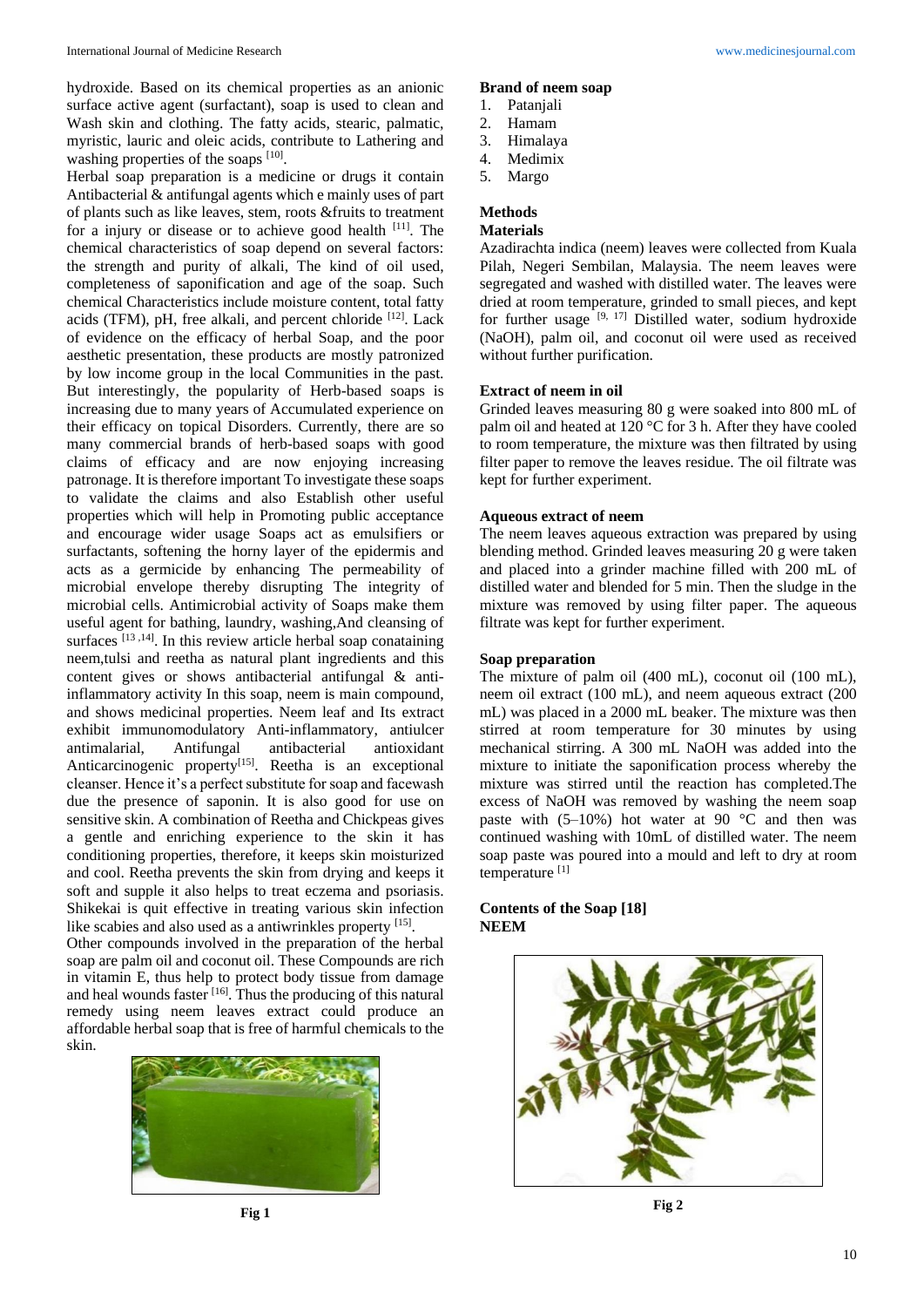# **Botanical name:** Azadiractaindica **Part typically used:** Leaves **Colour**: Green

**Description**: Compound alternate, rachis 15-25cm long, 0.1cm thick, leaflet with oblique, serrate, 7-8.5 cm long and 1-1.7 cm wide slightly yellowish green in color.

**Constituents**: Flavonoids, Alkaloids, Azadirone, Nimbin, Nimbidin, Terpenoids, Steroids, Margosicacid, Vanilic acid, Glycosides, B-sitosterol, Nimbectin, Kaempeerol, Quercursertin are present in Neem Leaf<sup>[9]</sup>.

# **Ritha**



**Fig 3**

**Biological name:** Sapindus mukorossi **Part Typical used:** Seeds **Colour:** Brown **Uses:** Detergent

**Surfactant Description:** The fruit is a small leathery skinned drup 1 to 2 cm in diameter, yellow ripening blackish, containing 1 to 3 seeds.



**Fig 4**

**Shikekai Biological name:** Acacia concinna **Common name:** shikekai **Chemical Constituents:** Spinasterone, Acacic acid Part Typical used: Fruits pods **Colour:** Brown **Uses:** Antidandruff detergent.

|  | anı |  |
|--|-----|--|
|--|-----|--|

| <b>Chemical</b>  | <b>Source</b>      |
|------------------|--------------------|
| Sodium hydroxide | Laboratory reagent |
| Palm oil         | Laboratory reagent |
| Coconut oil      | Laboratory reagent |

**Table 2**

| <b>Herbal</b> plant | <b>Source</b> |
|---------------------|---------------|
| Neem                | Plant         |
| Reetha              | Plant         |
| Shikekai            | Plant         |

# **Formula**

The formula shown in Table 3 is best suited for the preparation of herbal soaps

| Sr. No | <b>Ingredients</b>   | Quantity $(\%)$    |
|--------|----------------------|--------------------|
|        | Palm oil             | 400 ML             |
|        | Coconut oil          | 100 ML             |
|        | Neem oil extract     | 100 ML             |
|        | Neem aqueous extract | 200 ML             |
|        | NaoH                 | $300 \text{ MI}$ . |

#### **Evaluation** [19, 20]

The herbal soap formulated was evaluated for the following:

## **Organoleptic evaluation**:

- A. Colour: light brown
- C. Appearance: Good

# Physical evaluation<sup>[21, 22]</sup>

The herbal soap formulated was evaluated for the following properties:

- a. **pH:** the pH was determined by using pH paper .the pH was found to be basic in nature
- b. **Foam retention:** 25 ml of the one percent soap solution was taken into a 100 ml graduated measuring cylinder the cylinder was covered with hand and shaken 10 times. the volume of foam at 1 minutes interval for 4 minutes was recorded. It was found to be 5 minutes.
- c. **Foam height:** 10cm
- d. **Antimicrobial test:** there was various study conducted on antimicrobial activity of name and hence according to research paper by antimicrobial activity of Azadiricta indica leaf, bark and seed extract.

## **Conclusion**

A herbal soap has been produced successfully from neem leaves extract in this study. The results from the physicochemical properties of the neem soap prepared was compared to neem seed oil soap and commercial neem soap. The results imply that the neem soap produced is suitable for human skin. Moreover, it is a product innovation of a natural medicated soap produced from neem leaves extract that is free from chemicals, such as sodium sulfate (SLS), artificial colourant, and artificial fragrance, thus can be an affordable alternative therapy for consumers who have skin problems.

#### **Acknowledgment**

Authors are thanful to Hon Shri Padmatai Nandkumar Shinde president Shiram Dhyan Shikshan Mandal Vaijapur MS India for providing the necessary facilities in the institute and for their constant support and encouragement.

### **Reference**

1. Mazni M, Norul Azilah AR, Nur Rahimah S, Nural Huda AH, Jamil MS. Azadirachta Indica Extract (Neem) as Skin Solution Soap. Journal of Academia. 2019;